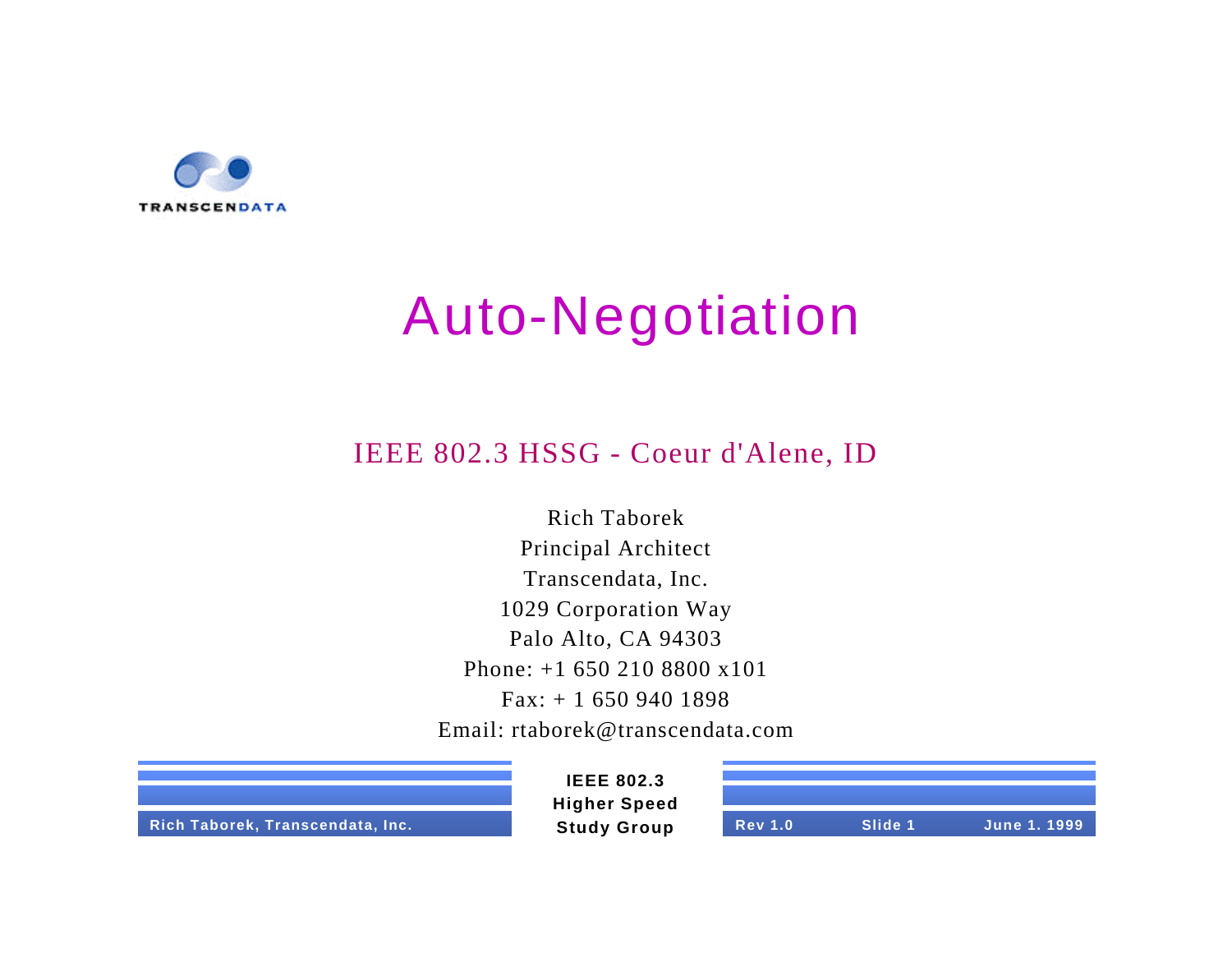

## *AN Elements*

- $\cdot$  Presented to NCITS T11.2 and T11 in April, 1999
- ◆ Applicable to 10 GbE, GbE, FC, P1394b, NGIO... ÿLiaisons required to establish global requirements
- **Ex** Applicable to Point-to-Point Links Only
	- ÿFC-AL AN support requires device addressing protocol
- **◆ Signaling: derived from P1394b** 
	- ÿSignal Detect-based "tones" work for fiber and copper
- v Protocol: derived from Ethernet
	- ÿBase/optional next page exchange, priority resolution, remote fault

**IEEE 802.3**

- v Management (Optional): derived from Ethernet
	- ÿManagement Registers and 2-wire Interface



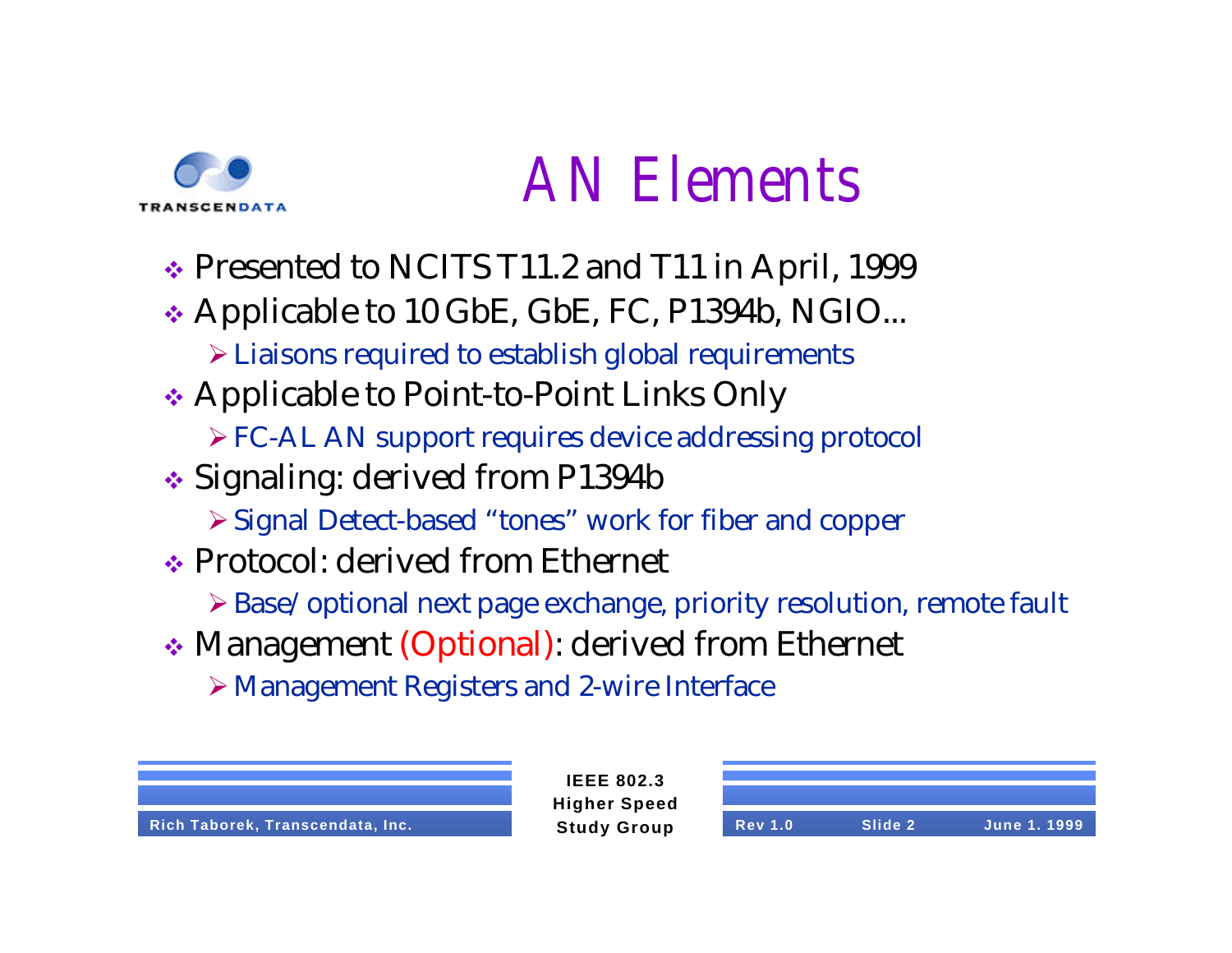

# *Auto-Negotiation Review*

- Method used to exchange information between 2 stations;
- Used to configure operating parameters such as speed, flow control;



- $\bullet$  An AN device advertises its abilities and detects the abilities of its Link Partner (remote device);
- AN information is exchanged using link pulses and acknowledged;
- AN compares the two sets of abilities and uses a priority resolution algorithm to establish the best mode of operation;
- \* The highest performance common technology is attached to the media;
- AN becomes transparent until reinvoked due to reset, power-on, link failure, etc.;
- $\bullet$  Allows for automatic link establishment without user intervention.



| <b>Rev 1.0</b> | Slide 3 | June 1, 1999 |
|----------------|---------|--------------|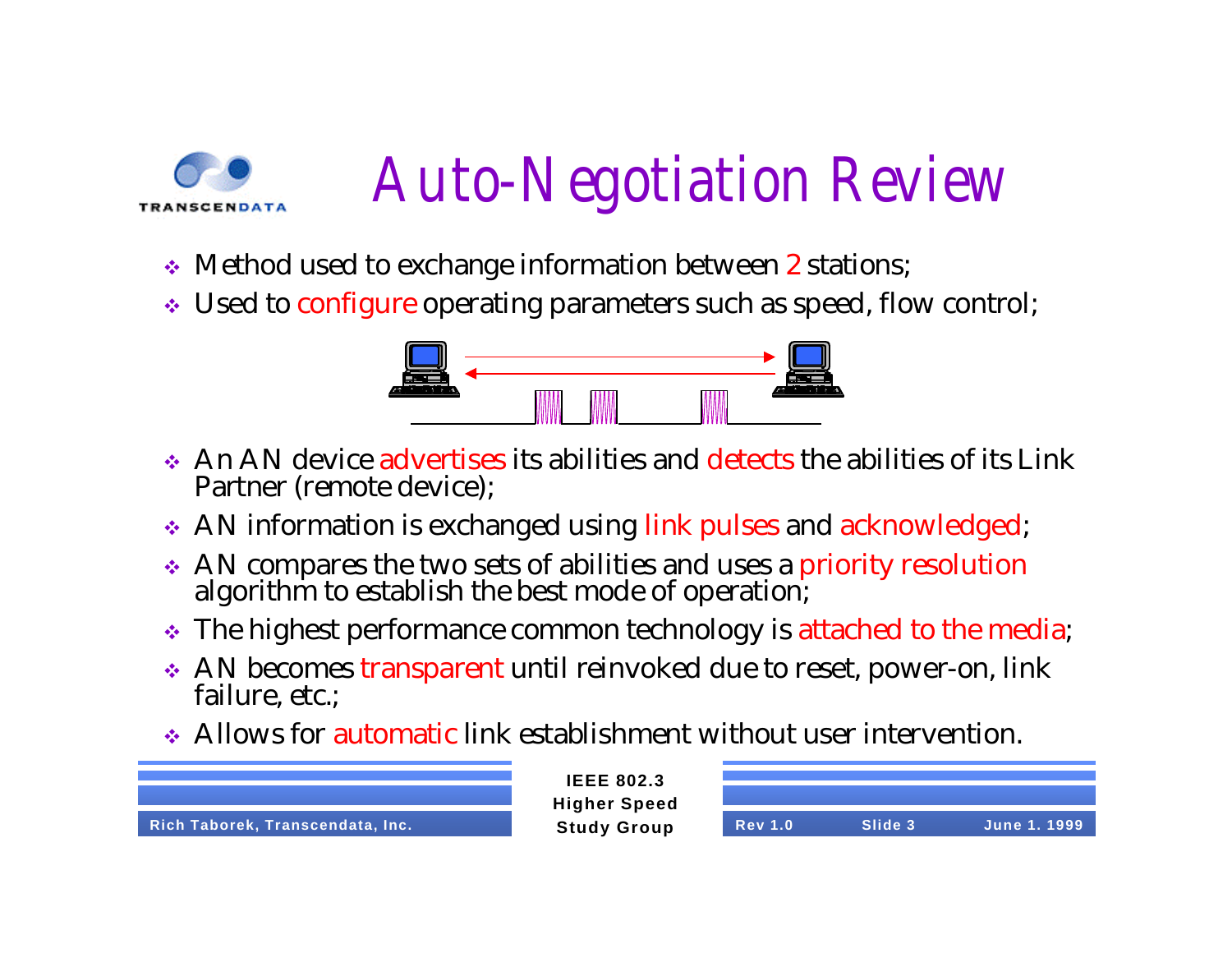

# *Serial Auto-Negotiation*

- Serial Receivers generally include two receive circuits
	- $\triangleright$  Data Acquisition logic
	- **≻Signal Detect**
- $\bullet$  Data Acquisition logic limitations
	- $\triangleright$  Frequency response limitations
		- $\bullet$  Prevents direct communication between 1X and 2-10X or greater variants
- Signal Detect logic may be used as a "Morse code"
	- $\triangleright$  Tones may be used between 1X and 2-10X or greater variants
- $\cdot$  Existence Proof
	- $\triangleright$  P1394b startup protocol
- Use Toning as basis for Serial AN Signaling (optical & CX)

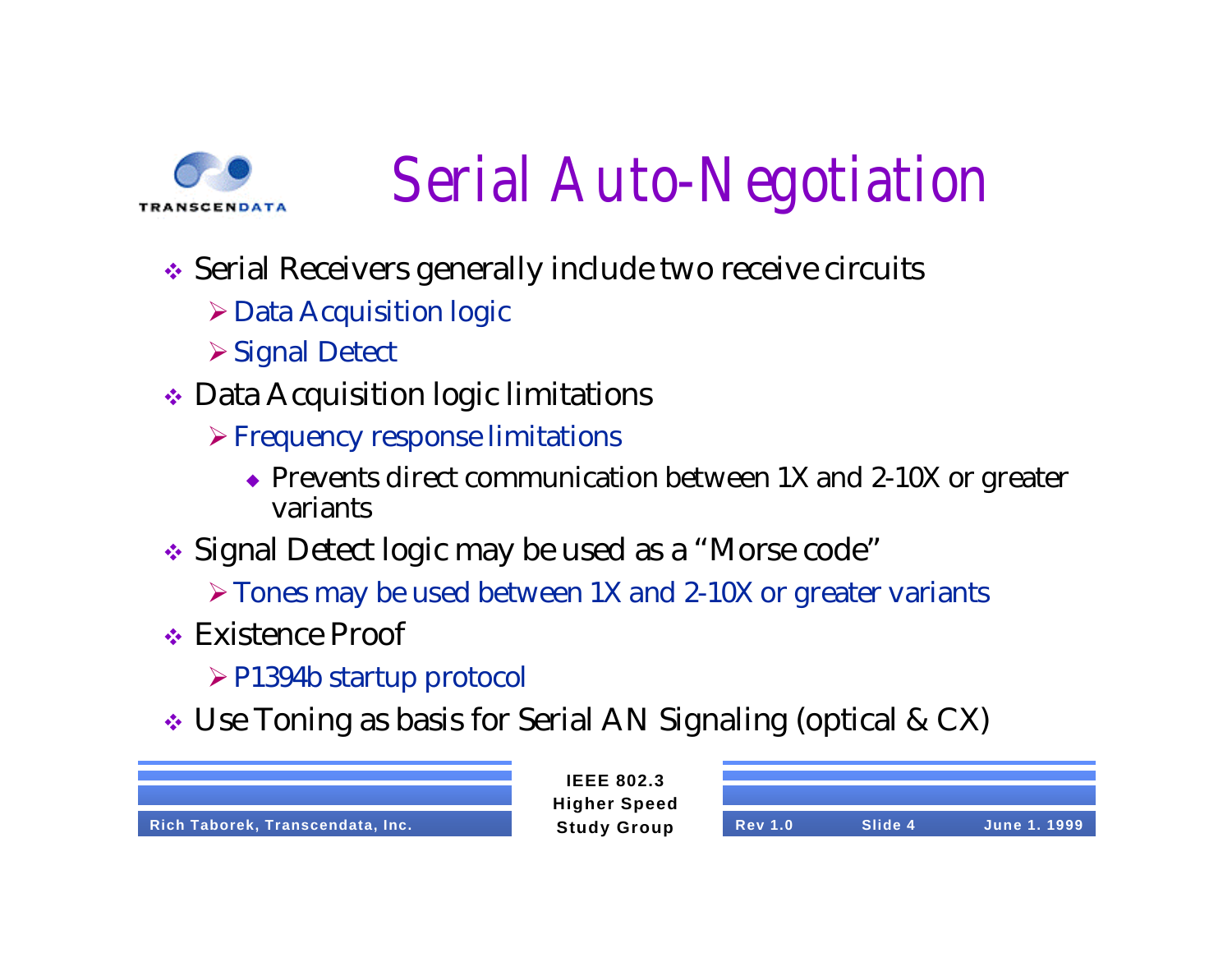

## *Serial AN Issues*

 $\div$  Signal Detect

 $\triangleright$  Required to support Auto-Negotiation

 $\div$  Tone Frequency

ÿShould support 1X and 2-10X or more speed variants

- ÿPropose 531.25 MHz square wave
	- $\bullet$  b'1010101010/010101010101' 8B/10B D21.5 code @ 1X speed
	- $\bullet$  b'1100110011/0011001100' 8B/10B D24.3 code @ 2X speed
	- <sup>u</sup> b'1100000111/0011111000' 8B/10B K28.7 code @ ≥4X speed
- $\geq$  Significantly faster than 1394b tone rate (48MHz 64MHz)
- $\triangleright$  Probably invisible to interfaces less than 1 GbE
	- $\bullet$  Propose that lower speed FC variants are not interoperable
	- $\bullet$  If AN is supported by only one link end, and AN fails, it is assumed that the link partner is a 1X device

**Rich Taborek, Transcendata, Inc. Study Group** 

| <b>Rev 1.0</b> | Slide 6 | <b>June 1. 1999</b> |
|----------------|---------|---------------------|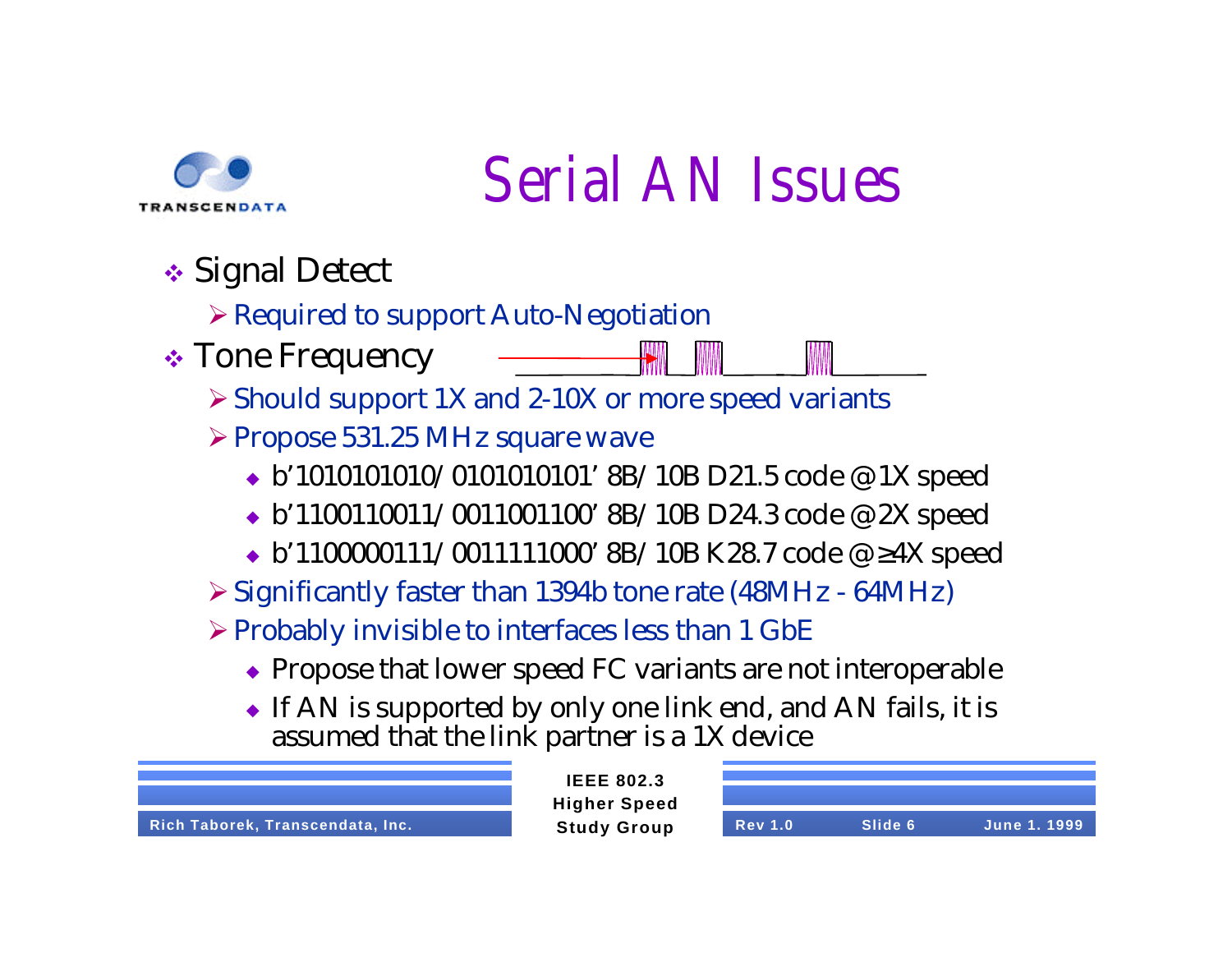

*Tone Pulse Timing*



ÿTone Pulses correspond to Ethernet Fast Link Pulses (FLP)

ÿProposed Pulse Timing basis is Signal Detect response

- Specs may be derived from GBIC, GbE, P1394b
- $\bullet$  Transmit Disable pulsing is too slow, extends AN time

ÿProposed Pulse and Pulse-to-Pulse timings

- $\triangle$  T1 Pulse Duration:  $50 \mu s$
- T2 Clock-to-Clock/Data-to-Data Duration: 200 µs
- T3 Clock-to-Data/Data-to-Clock Duration: 100 µs



| <b>Rev 1.0</b> | Slide 7 | <b>June 1. 1999</b> |
|----------------|---------|---------------------|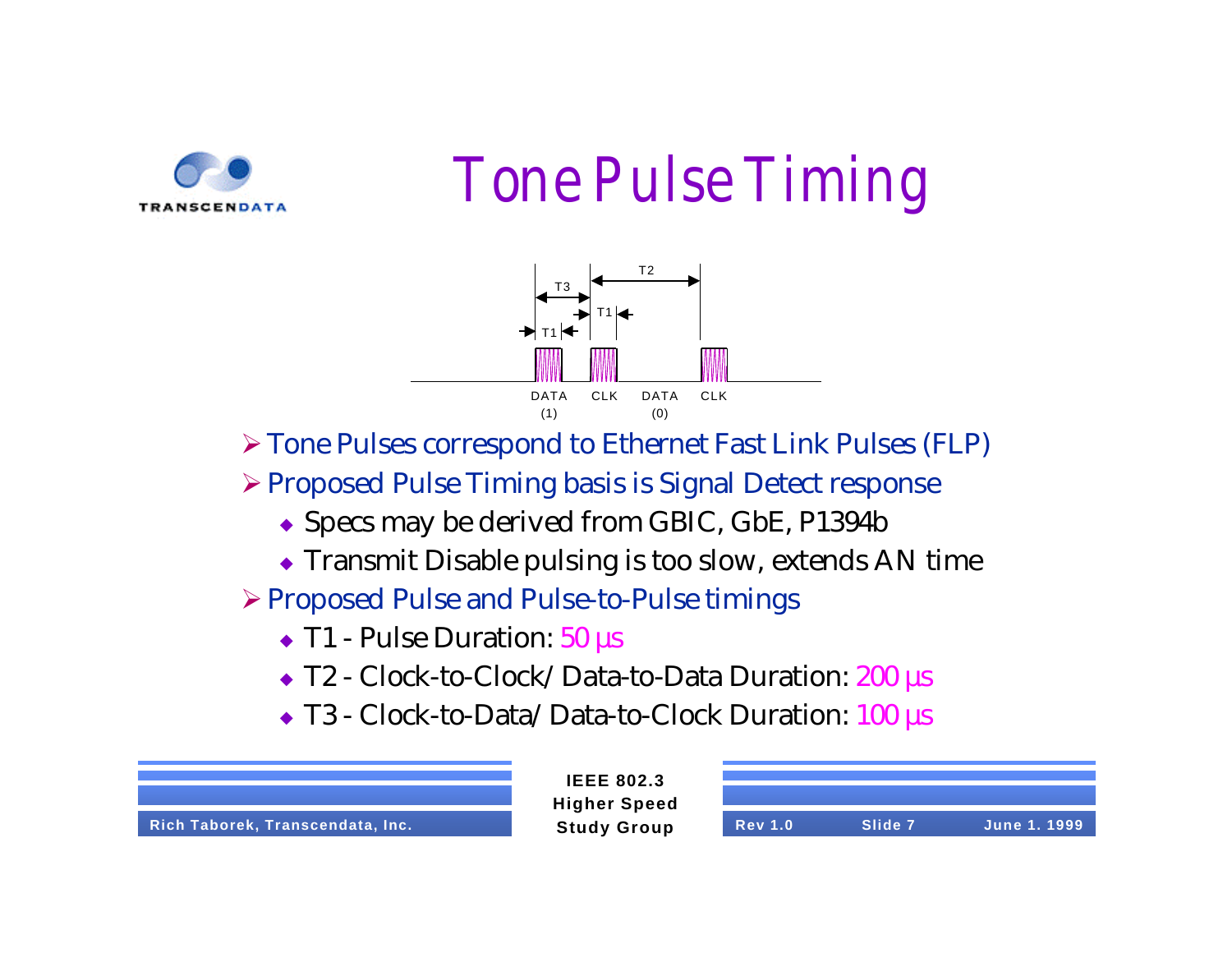### *Tone Pulse/Burst Protocol*

#### $\div$  Proposed Protocol basis is Ethernet AN

- ÿEthernet AN provides multi-technology support, management interface, speed negotiation, similar speed ranges, common PHY components, proven state machines, vendor extensions
- ÿTone Pulses are arranged 17-33 Pulses to a Burst
- $\triangleright$  Tone Bursts are transmitted repeatedly until ACK'd by Link Partner
- ÿTone Burst Protocol includes Base Page and Optional Next Page Exchange
- $\triangleright$  Priority Resolution algorithm establishes best mode of operation
- $\triangleright$  The highest performance common technology is enabled

**IEEE 802.3 Higher Speed**

**Rich Taborek, Transcendata, Inc. Study Group Rev 1.0 Slide 8 June 1. 1999**